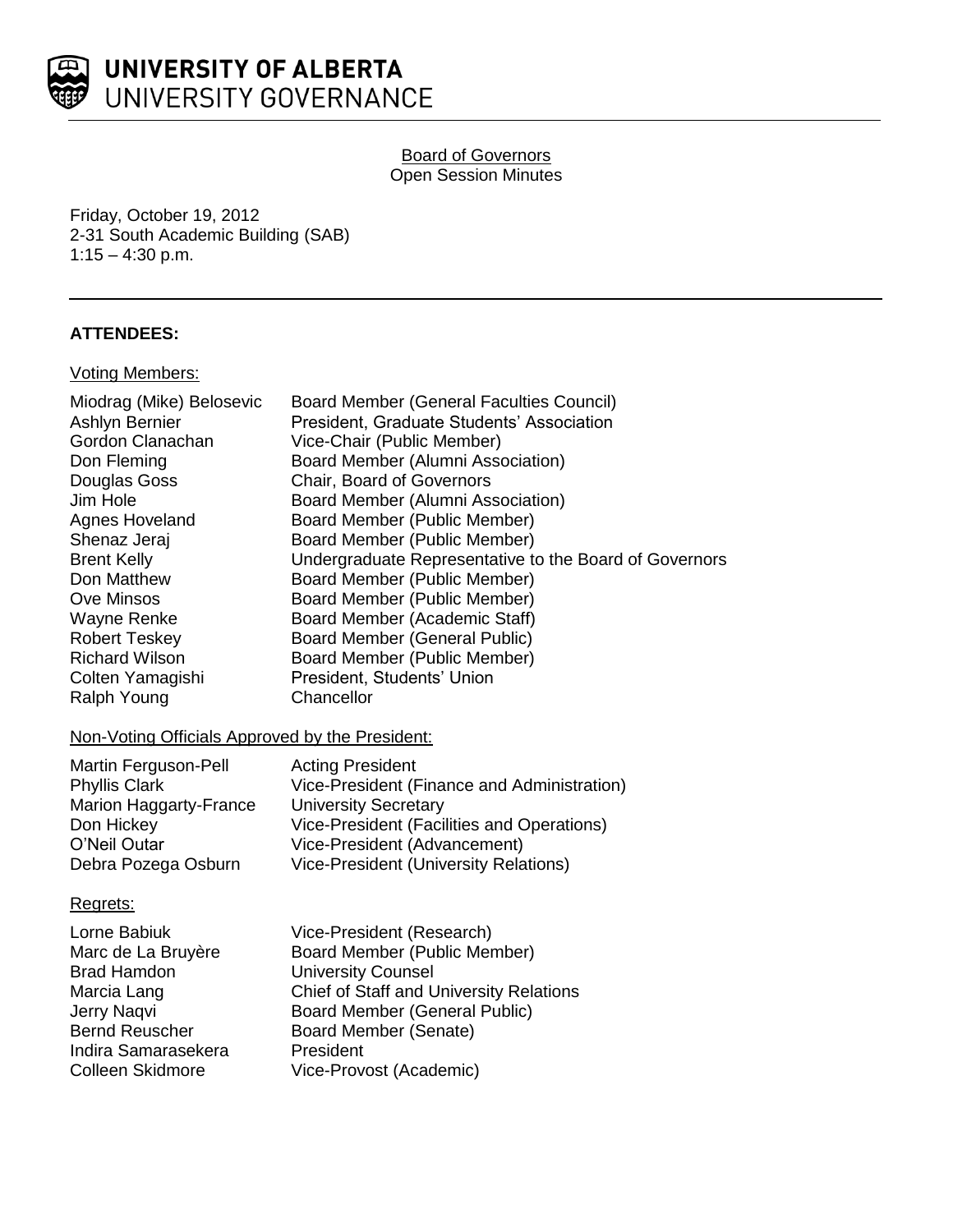Presenters:

| Bob Kamp          | <b>Chair, Board Investment Committee</b>                |
|-------------------|---------------------------------------------------------|
| Gerry Kendal      | Vice-Provost & University Registrar                     |
| <b>Ron Ritter</b> | Director, Investments and Treasury (Financial Services) |
| Staff:            |                                                         |
| Deborah Holloway  | Board Secretary and Manager of Board Services           |
| Juli Zinken       | <b>Assistant Board Secretary</b>                        |

# **OPENING SESSION**

- 1. *Chair's Session*
- 1.1 Call to Order and Confirmation of Quorum

Ms Holloway confirmed that the attendance constituted quorum. The Chair called the meeting to order at 1:15 p.m.

### 1.2 Approval of Open Session Agenda

### Motion: Young/Clanachan

THAT the Board of Governors approve the Open Session Agenda, as circulated.

**CARRIED**

# 1.3 Conflict of Interest – Opportunity for Declaration related to Agenda

The Chair made note of the following:

- o The University of Alberta has policy and procedure in place for Conflict of Interest and Conflict of Commitment, and Board members make annual disclosures.
- o In addition, Board members must declare any conflict related to the Board Agenda of each meeting and, in the event of such conflict, absent themselves from the discussion and voting on the item.
- o The *Post-Secondary Learning Act,* Section 16(5) states that: *The members of the board must act in the best interests of the university.*

The Chair invited members to declare conflicts of interest related to the Open Session Agenda of the meeting. The Chair observed no declarations and declared that the question was duly asked and answered.

### 1.4 Chair's Remarks

The Chair welcomed members to the first meeting of the Board of Governors of the governance year. He introduced two new members, Professor Miodrag (Mike) Belosevic, nominee of the General Faculties Council, and Professor Wayne Renke, nominee from the Academic Staff Association.

The Chair provided comments regarding the Orientation Sessions that had taken place earlier In the day and the lunch hosted by the student representatives at the Room at the Top.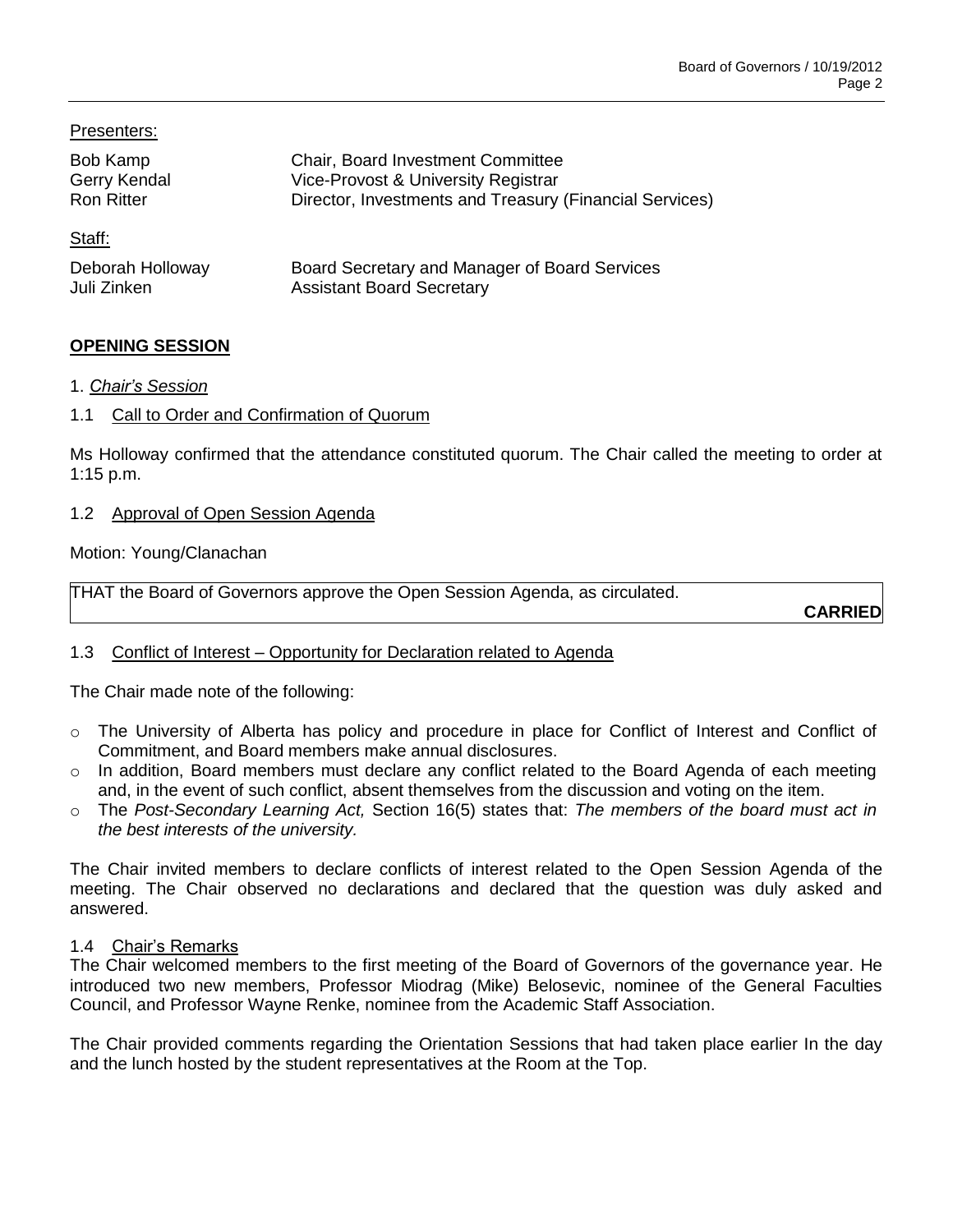He announced that Marc de La Bruyère, former Chair of Board Human Resources Committee, had made a gift to the University that establishes an annual La Bruyère-Eccles-Maclaren Dinner. The naming of the dinner honours Russell Eccles, President of the Non-Academic Staff Association, and Ian MacLaren, past President of Association of Academic Staff, with whom Mr de La Bruyère worked closely to break down barriers to communication and to enhance relationships. These dinners will encourage frequent and collegial conversations among the administration, Board members, and the leadership of NASA and AASUA.

He reminded members that a dinner for voting Board members would be held on November 26, 2012 at the Hotel Selkirk in Fort Edmonton Park.

The Chair also noted that the Board would be engaged in strategic planning and that a Board Retreat to advance this initiative would take place in April 2013.

### 2. *Report of the President*

Materials before members are contained in the official meeting file.

In addition to the President's written report, the Acting President, Dr Martin Ferguson-Pell, Acting Provost and Vice-President (Academic), provided an update on the President's activities as summarized in the Record of the President's Schedule, July 18 to September 15 2012. He also included verbal points of interest to the Board on:

- The four University of Alberta faculty members who were elected Royal Society Fellows: electrical and computer engineer, Witold Pedrycz; Arctic researcher, John England; Physicist, Don Page; Anthropologist, Gregory Forth.
- The Royal Society also awarded John Acorn, a faculty service officer and instructor in the Department of Renewable Resources, with the McNeil Medal for his efforts to promote public awareness of science.
- The Vanier Canada Graduate Scholarship was established to attract and retain world-class doctoral students and position Canada as a global centre of excellence in research and higher learning. The award is worth \$50,000 per year for three years and helps doctoral students focus on their cutting edge research. This year, 10 University of Alberta doctoral students were recognized for their leadership and high standard of scholarly achievement in their graduate work.
- New Deans: Brendan Hokowhitu, Dean of Native Studies; Douglas Miller, Dean of Medicine and Dentistry; Jonathan Schaeffer, Dean of Science.

The Acting President reviewed the 2012 *Dare to Discover Report Card* before members and responded to questions and comments from members regarding the following matters: whether figures 7 and 8 are the most useful metrics regarding spin-off companies, as opposed to number of jobs created and growth; the University's standings in the rankings versus its peers; why McGill University is included in figure 12 (Operating Revenue from Province or State Sources per FTE and Tuition) but not figure 13 (Sponsored Income per Full-Time Teaching Faculty for U15 Universities); improvements in graduate to undergraduate ratios; the cause of decrease in practicums and internships; whether spin-off companies provide experiential opportunities for students; and why study-abroad numbers had decreased.

Mr Yamagishi, President, Students' Union, raised the question of the Lister Hall Residence changes. The Board Chair noted the potential for litigation existed and, therefore, any discussion of this matter would be entertained during the Closed Session of the meeting.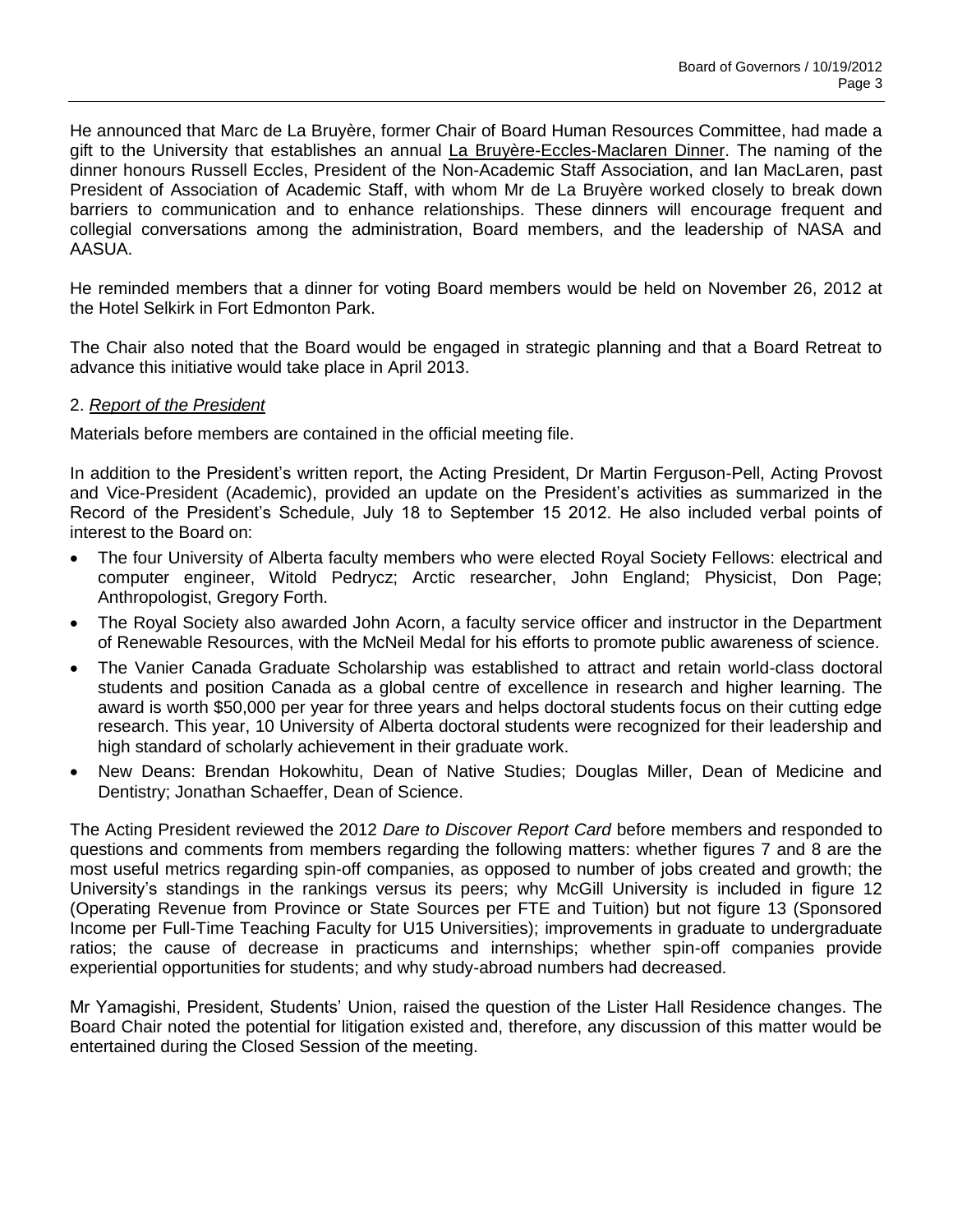# 3. *Approval of the Open Session Minutes of June 15, 2012*

Motion: Matthew/Wilson

THAT the Board of Governors adopt the Open Session Minutes of its meeting on June 15, 2012.

**CARRIED**

# **ACTION ITEMS**

- 4. *Report of the Finance and Property Committee*
- 4.1 Capitalization of Unrestricted Funds to Permanent Restricted Endowments Net Assets

Materials before members are contained in the official meeting file.

*Presenter:* Phyllis Clark, Vice-President (Finance and Administration)

*Purpose of the Proposal:* The following Faculties have requested capitalization:

- Agricultural, Life and Environmental Sciences \$300,478.00 Source of funds: bequest (\$265,478.00) and discretionary royalty revenue (\$35,000.00). Purpose: To establish an endowment to support Renewable Resources, and to build a fund which can support awards of up to \$20,000 per year.
- Alberta School of Business \$2,442,000.00 Source of funds: bequest (\$2,442,000.00) Purpose: to establish an endowment to support the new Beyond the Classroom program to enhance undergraduate students' education.
- Science \$61,211.00 Source of funds: Discretionary royalty revenue (\$50,000.00) and unrestricted donations (\$11,211) Purpose: To support Lemieux Chair holder's research, and to increase funding available to support several Chemistry lecture series.

# *Discussion:*

Ms Clark introduced the item noting the importance of reviewing the financial health of the units. Mr Wilson noted an error on page 2 of the attachment whether the School of Business had been replaced with the Faculty of Agriculture, Life and Environmental Sciences.

# Motion: Wilson/Clanachan

THAT the Board of Governors, on the recommendation of the Board Finance and Property Committee, approve the transfer of \$2,803,689.00 of unrestricted net assets to permanent restricted endowment net assets.

**CARRIED**

# 5. *Report of the Learning and Discovery Committee*

5.1 *Augustana Faculty's Proposed Termination of Augustana University College (AUC) Three-Year Bachelor of Arts (BA) (General) and Bachelor of Science (BSc) (General) Degrees*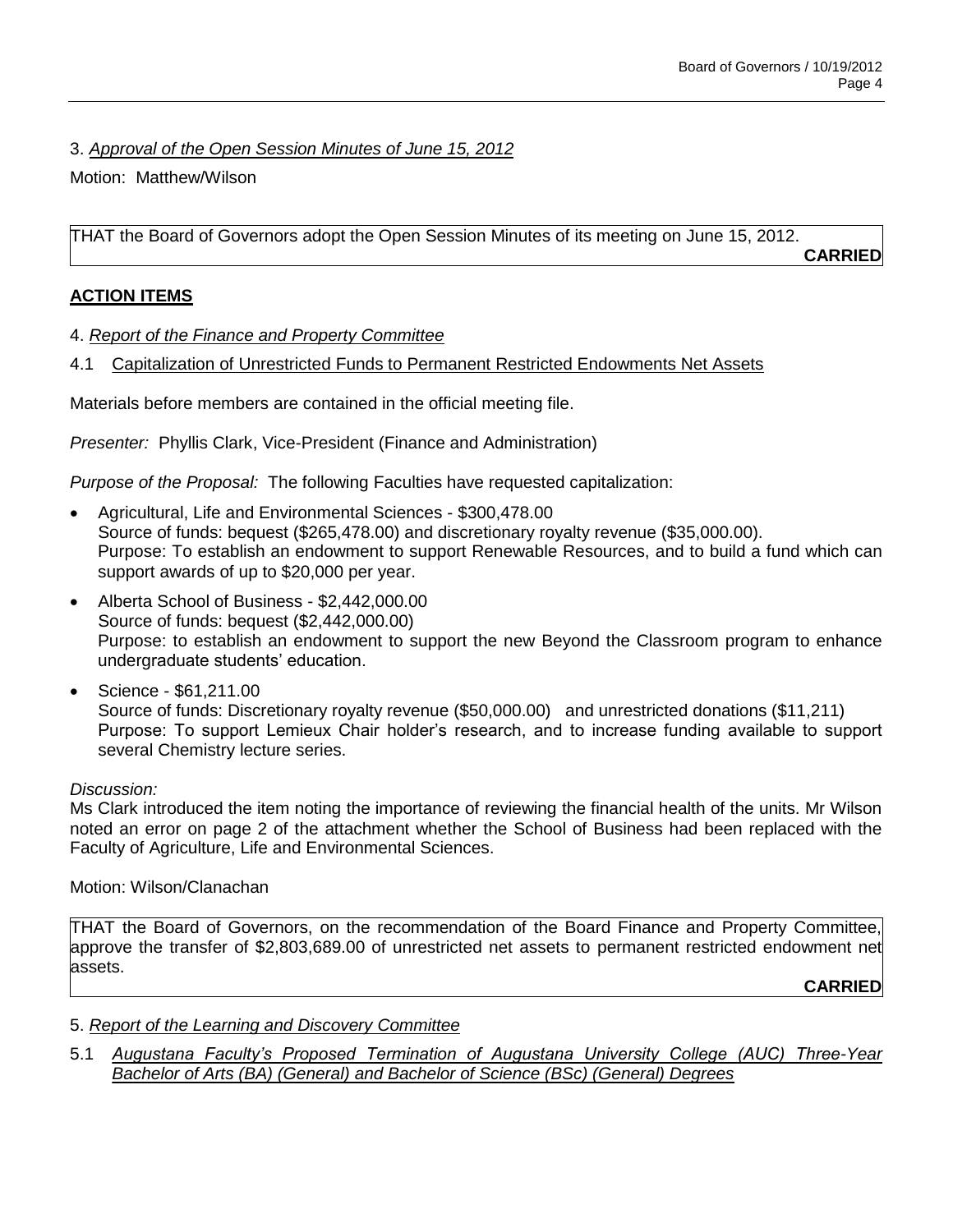Materials before members are contained in the official meeting file.

*Presenters:* Martin Ferguson-Pell, Acting Provost and Vice-President (Academic); Gerry Kendal, Vice-Provost and University Registrar

*Purpose of the Proposal:* To terminate the existing three-year Augustana University College (AUC) Bachelor of Arts (General) and Bachelor of Science (General) degrees.

### *Discussion:*

Mr Minsos introduced the item. Dr Ferguson-Pell noted that as part of the official merger agreement between the University of Alberta and Augustana University College (AUC) in 2004, all baccalaureate degree programs offered by AUC that were not approved by GFC would be phased out over a period of seven years from the effective date of the agreement. The two degrees noted were the only two programs that came under these criteria. These programs were maintained for the possibility of student completion until June 30, 2011. Effectively, any student desiring to obtain one of these degrees was required to graduate no later than the Fall, 2011, UofA Convocation ceremonies. Current enrollment was noted to be zero.

The presenters responded to a question from a member regarding how this termination would be communicated.

### Motion: Minsos/Matthew

THAT the Board of Governors, on the recommendation of the Board Learning and Discovery Committee and General Faculties Council, approve the proposal submitted by Augustana Faculty for the termination of the existing three-year Augustana University College (AUC) Bachelor of Arts (General) and Bachelor of Science (General) degrees, as set forth in Attachment 1, to take effect upon final approval.

**CARRIED**

# 6. *Report of the Board Chair*

### 6.1 Committee Appointments

Materials before members are contained in the official meeting file.

*Presenters:* Douglas Goss, Chair, Board of Governors; Marion Haggarty-France, University Secretary

*Purpose of the Proposal:* To consider appointments to Board of Governors Committees.

### *Discussion:*

The Chair presented the item noting that it proposed appointing Ms Shenaz Jeraj Vice-Chair of the Board Human Resources and Compensation Committee and appointing Professor Mike Belosevic to the Board Learning and Discovery Committee and the Board University Relations Committee.

### Motion: Teskey/Clanachan

THAT the Board of Governors, on the recommendation of the Board Chair, Mr Douglas Goss, approve the appointments to Board Committees as set forth in Attachment 1 to the agenda documentation.

**CARRIED**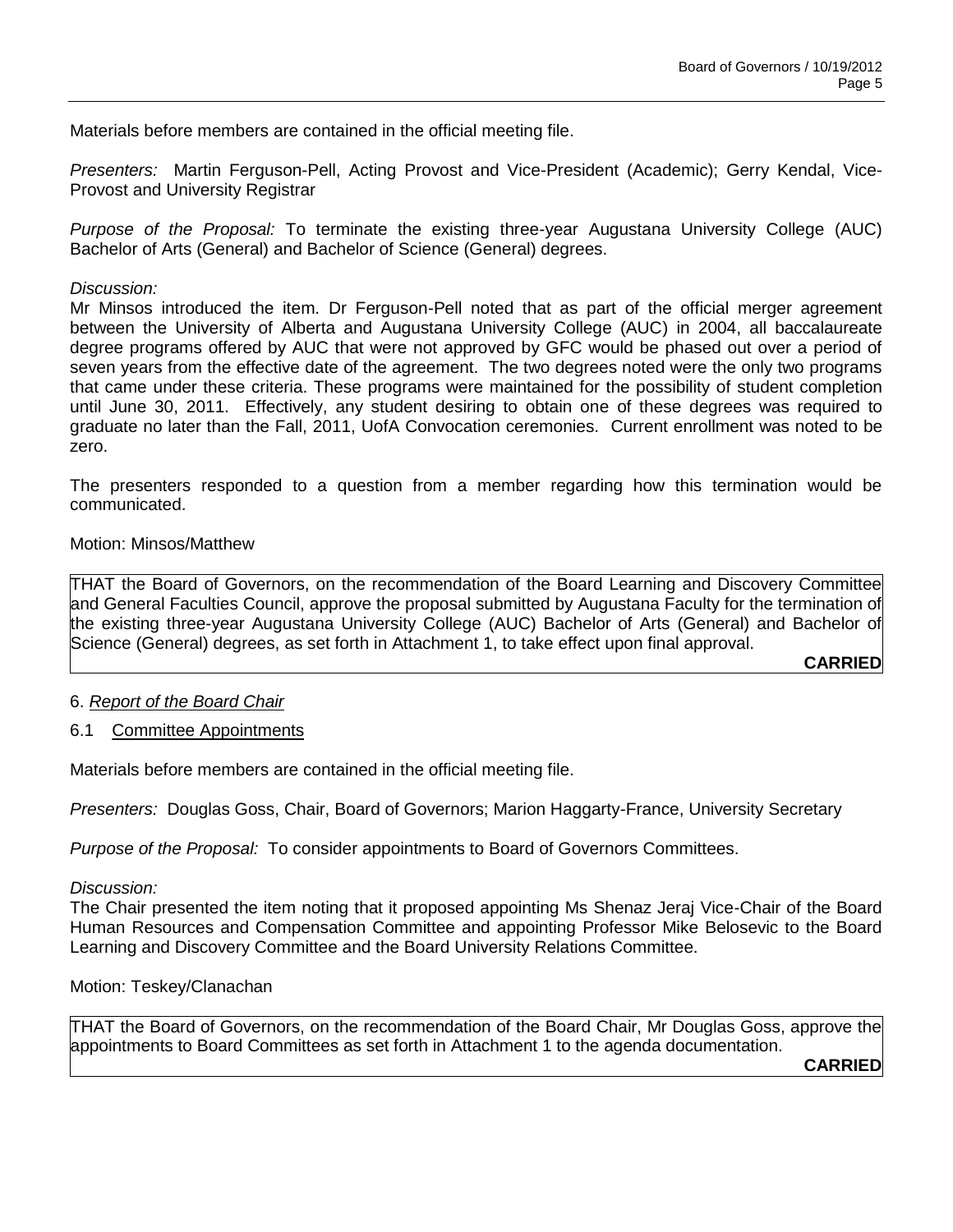# **INFORMATION REPORTS**

### 7 Report of the Investment Committee

Materials before members are contained in the official meeting file.

Mr Bob Kamp, Chair of the Investment Committee, presented the Committee's Report to the Board of Governors.

### 8 Report of the Audit Committee

Materials before members are contained in the official meeting file.

Mr Don Matthew, Chair of the Audit Committee, presented the Committee's Report to the Board of Governors.

The Board Chair responded to a question from a member regarding the Institutional Risk Summary Update and whether the relationship with the Students' Union was considered a risk.

### **ACTION ITEM**

### 8.1 Report of the Audit Committee: Review of Committee Minutes

*Presenter:* Douglas Goss, Chair, Board of Governors

### *Discussion:*

The Board Chair noted that the concerns had arisen at the Board Audit Committee regarding the inclusion in the Minutes of the meetings of movers and seconders of motions, and the inclusion of a summary of questions from members to a presenter(s) for items where questions were asked. He noted that an investigation into best practices on the subject was undertaken. He added that, in his opinion, any changes to practice should be applied across the Board of Governors Standing Committees and the Board of Governors meetings minutes. He requested feedback on these matters from member.

The Chair responded to questions and comments regarding the following matters: that discussion at meetings is important and should be captured; the potential challenges posed by a mover being viewed as a champion of the motion; the utility to student organizations of the ability to identify movers and seconders in a historical context without necessarily attaching advocacy of the issue to the mover; that if highlights arising from discussions continue to be recorded, care must be taken to record all questions and comments; and an opinion that the Minutes, together with the Outline of Issue, must be able to stand alone.

### Motion: Matthew/Wilson

THAT the Board of Governors directs that the Minutes of the Board of Governors meetings and the Minutes of the Board Standing Committee meetings will not reference the names of those members who move and second motions, and will continue to record highlights arising from discussions, to take effect immediately upon approval.

> **CARRIED** Dr Bernier Abstained Mr Yamagishi and Mr Kelly Opposed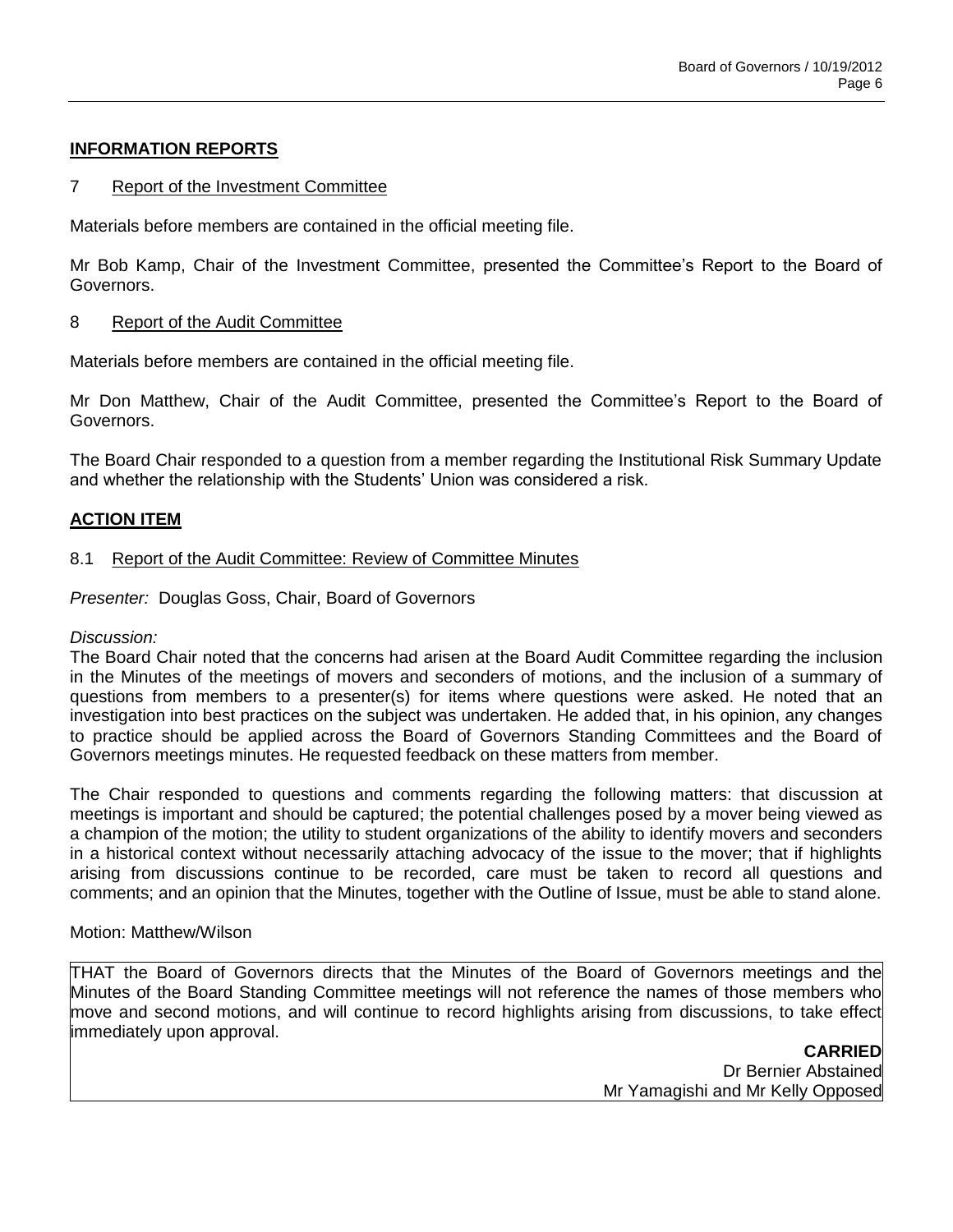### **INFORMATION REPORTS**

### 9 Report of the Finance and Property Committee

Materials before members are contained in the official meeting file.

Mr Dick Wilson, Chair of the Finance and Property Committee, presented the Committee's Report to the Board of Governors.

Regarding the Functional Renaming of Environmental Engineering Building to Brain and Aging Research Building the presenter and administration responded to questions from members regarding whether the Faculties had been consulted in advance of the renaming and the rationale for the renaming.

### 10 Report of the Human Resources and Compensation Committee

Materials before members are contained in the official meeting file.

Mr Bob Teskey, Chair of the Human Resources and Compensation Committee, presented the Committee's Report to the Board of Governors.

#### 11 Report of the Learning and Discovery Committee

Materials before members are contained in the official meeting file.

Mr Ove Minsos, Chair of the Learning and Discovery Committee, presented the Committee's Report to the Board of Governors.

### 12 Report of the Safety, Health and Environment Committee

Materials before members are contained in the official meeting file.

Mr Jim Hole, Chair of the Safety, Health and Environment Committee, presented the Committee's Report to the Board of Governors.

13 Report of the University Relations Committee

Materials before members are contained in the official meeting file.

Ms Agnes Hoveland, Chair of the University Relations Committee, presented the Committee's Report to the Board of Governors.

Regarding the Community Engagement Report on Activities Since April 1, 2012, the presenter and administration responded to a question regarding whether the community engagement reflected in this report was similar to community engagement activities undertaken by the Senate.

### **REGULAR REPORTS**

### 14.1 Report of the Chancellor

Mr Ralph Young, Chancellor, presented the Report of the Chancellor to the Board of Governors.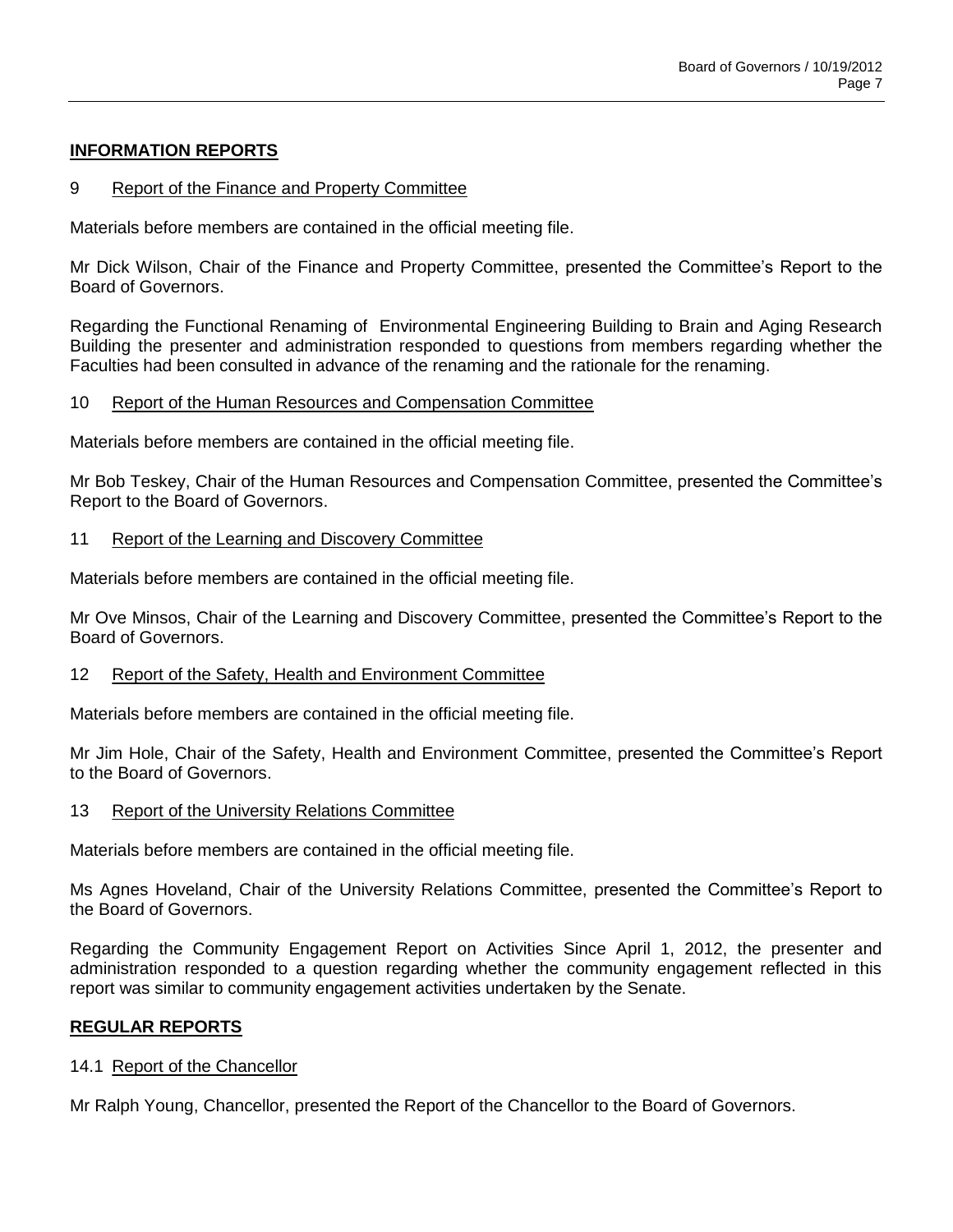### 14.2 Report of the Alumni Association

Materials before members are contained in the official meeting file.

Messrs Don Fleming and Jim Hole, Alumni Representatives, presented the Alumni Association Report to the Board of Governors.

### 14.3 Report of the Students' Union

Materials before members are contained in the official meeting file.

Mr Colten Yamagishi, President, Students' Union, presented the Students' Union Report to the Board of Governors. He noted that he had added an update on the Lister Hall Residence issue to provide student perspective.

Mr Yamagishi responded to a question from a member regarding the parameters of the Universal Student Ratings of Instruction (USRI) and related concerns.

### 14.4 Report of the Graduate Students' Association

Materials before members are contained in the official meeting file.

Dr Ashlyn Bernier, President, Graduate Students' Association, presented the Graduate Students' Association Report to the Board of Governors.

### 14.5 Report of the Association of Academic Staff of the University of Alberta (AASUA)

Materials before members are contained in the official meeting file.

Mr Wayne Renke, AASUA Representative, presented the AASUA Report to the Board of Governors.

Mr Renke responded to a question from a member seeking clarity regarding AAUA's concerns regarding access to University Governance related to rights and roles on the General Faculties Council.

### 14.6 Report of Non-Academic Staff Association (NASA)

Materials before members are contained in the official meeting file.

Mr Douglas Goss, Chair, Board of Governors, presented the NASA Report to the Board of Governors.

### 14.7 Report of the General Faculties Council (GFC)

Materials before members are contained in the official meeting file.

Dr Miodrag (Mike) Belosevic, GFC Representative, presented the GFC Report to the Board of Governors.

### 15 Board Chair and Board Member Activity Report

Materials before members are contained in the official meeting file.